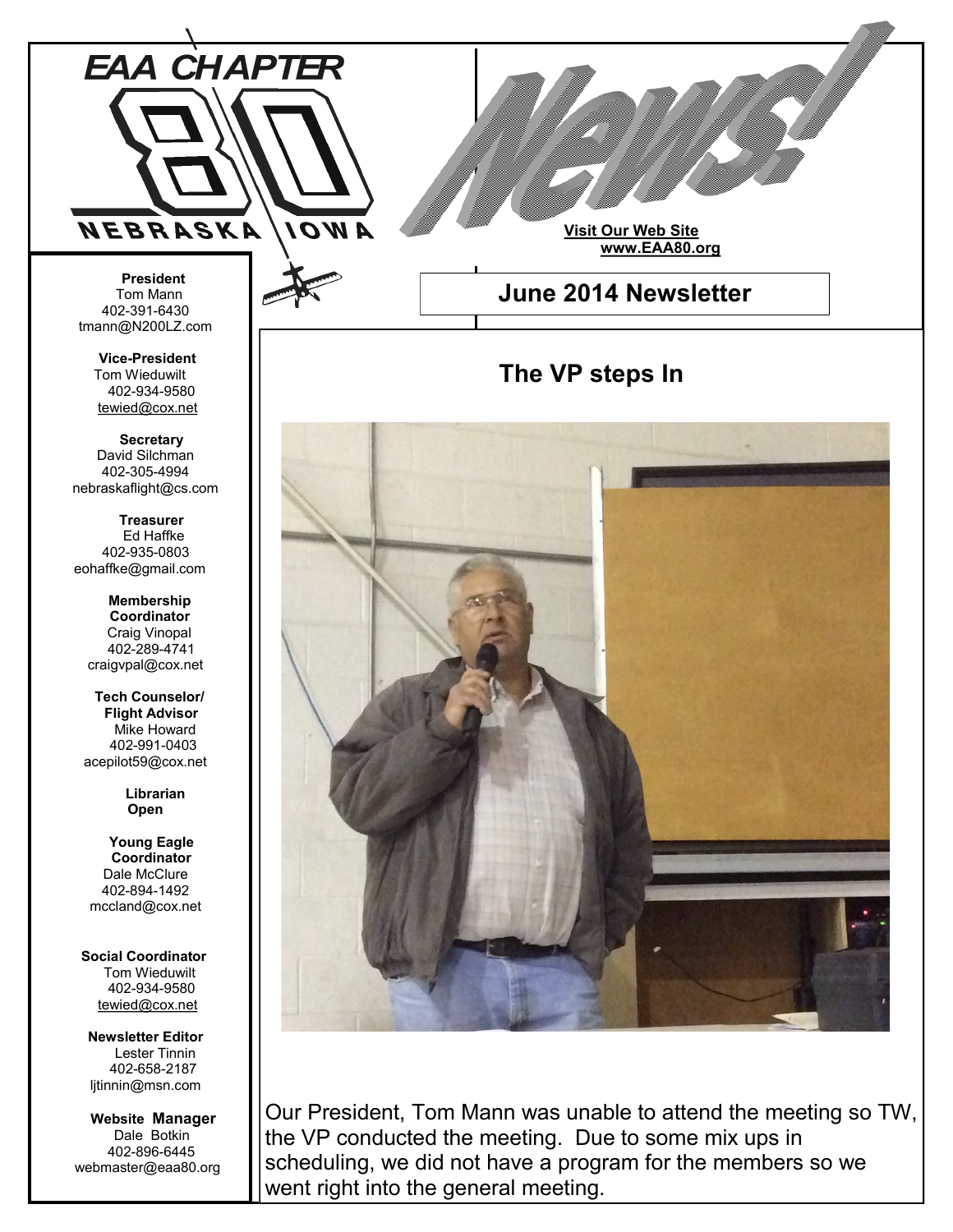| Next months meeting will be held on June<br>9th, 2014 at Millard Airport Hanger One.                                                 | Young Eagles: We had the Young Eagles<br>rally on May 17 and flew 21 kids and two<br>adults. I take my hat off to the members            |
|--------------------------------------------------------------------------------------------------------------------------------------|------------------------------------------------------------------------------------------------------------------------------------------|
| Our program will be Brad Safford and Dave<br>Miller who have completed their Zenith<br>CH601XL-B aircraft. It's flying and they will | and pilots who came out to support the<br>event. Thanks again for your help.                                                             |
| be bringing the plane to MLE for our<br>program. They will share some building                                                       | Tech Counselor / Fly-Out: No Report<br>$\bullet$                                                                                         |
| comments and talk about the upgrade they<br>performed upgrading this to the B model. If                                              | <b>Flight Advisor: Not Present</b>                                                                                                       |
| weather doesn't permit, we will have<br>alternate program.                                                                           | Social Coordinator: Reminder that our<br>Christmas Party will be on Friday<br>December 12th, same place as last year,<br>the Arbor Hall. |
| <b>Chapter 80 Meeting Minutes</b><br>May 12, 2014                                                                                    | -T.W. still working on organizing our<br>summer picnic and other events. Ideas are<br>solicited and welcomed.                            |
| The meeting was called together by Vice                                                                                              |                                                                                                                                          |
| President T. W. at 19:00. There were 25                                                                                              | <b>Builders report:</b><br>$\bullet$                                                                                                     |
| members present and no guests.                                                                                                       | -Chris Halfman - RV-7 ready to be move<br>from the garage to a hanger.                                                                   |
| A motion to approve the minutes from the                                                                                             | -Ted Drefs - The fuselage kit is in for his                                                                                              |
| previous meeting was placed, seconded,                                                                                               | Zenith 750 Cruiser.                                                                                                                      |
| and passed.                                                                                                                          | -Tim - RV-8A was moved to hangar 2                                                                                                       |
|                                                                                                                                      | weeks ago and the wings are on.                                                                                                          |
| Treasurers Report: The Shear and<br>Bending Brake discussed in last months                                                           | -Cartwright - RV-7 upgraded to fuel<br>injection.                                                                                        |
| meeting was purchased for                                                                                                            | -Jerry Ronk - His Rocket has flown about                                                                                                 |
| approximately \$1000. Treasurers<br>reported accepted as submitted.                                                                  | 40 hours at about 15 gallons per hour.                                                                                                   |
|                                                                                                                                      | Old Business: No old business.<br>$\bullet$                                                                                              |
| <b>Membership Coordination: Members</b><br>voted and approved the motion to order                                                    | New Business: Thanks to Lester for                                                                                                       |
| nametags with the Chapter 80 logo<br>instead of the EAA logo.                                                                        | handling the newsletter.                                                                                                                 |
|                                                                                                                                      | We had a raffle and a winner.                                                                                                            |
| Tool Committee: The Shear and Brake<br>purchased above will remain in Hanger<br>One for now.                                         | Announcements: Ron Jensen passed away a<br>few weeks ago. His Ercoupe with a new                                                         |
| - We are moved out of the Wahoo<br>Hanger.                                                                                           | Lycoming engine is for sale. Contact Alice<br>Jensen at 402-895-0502.                                                                    |
| -No news about our propane tank.                                                                                                     |                                                                                                                                          |
| -Our grill will be kept by Kevin Faris in<br>his hanger in Plattsmouth.                                                              | Dave Silchman, Chapter Secretary,<br>announced that he is offering an opportunity                                                        |
| -We are still waiting to hear about our<br>request for a storage room at Millard.                                                    | for someone to become a partner in his<br>Falco. He is just not flying much lately.                                                      |
|                                                                                                                                      |                                                                                                                                          |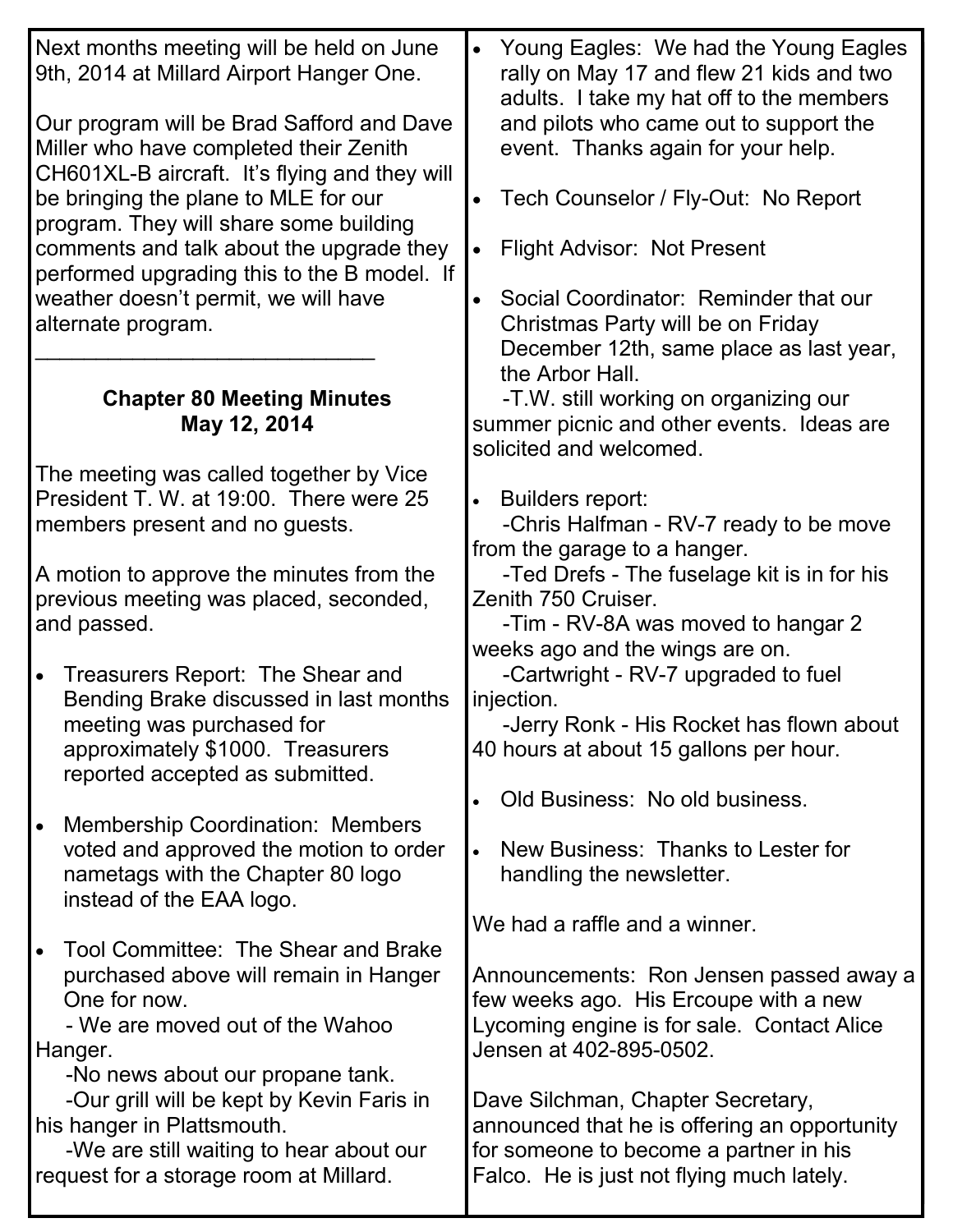Website: www.eaa80.org

David Silchman, Secretary

## **Kearney TAF**

 $\mathcal{L}=\{1,2,3,4,5\}$ 

The Kearney Regional Airport is the fourth-busiest airport in Nebraska and has regular commercial passenger service. Despite this, there is no airportspecific aviation forecast, or Terminal Aerodrome Forecast (TAF), available for Kearney. That will change on July 1st. After coordinating with the National Weather Service (NWS) in Hastings, Jim Lynaugh, the Kearney Airport Manager, officially requested initiation of a TAF for the Kearney Regional Airport. The NWS in Hastings will begin regular issuance of a TAF on July 1, 2014. This means that the TAF's will be issued every six hours with amendments as necessary. However, TAF amendments will be restricted to wind, ceiling, and visibility since the Automated Weather Observing System at the airport does not have a present-weather sensor. If you have any questions, please contact Jeff Halblaub, Aviation Program Manager at the Hastings NWS office, at 402-462-2127, or Jeffrey.halblaub@noaa.gov. \_\_\_\_\_\_\_\_\_\_\_\_\_\_\_\_\_\_\_\_\_\_\_\_\_\_\_\_\_\_\_\_

## **Young Eagles Rally**

Next Young Eagles Rally is scheduled for June 21, 2014 at Millard starting at 8:00 AM. The requests for pilots has been sent out but we are now looking for ground support personnel. Anyone who can help let me know. Thanks in advance.

## **PIREPS Nebraska Department of Aeronautics**

\_\_\_\_\_\_\_\_\_\_\_\_\_\_\_\_\_\_\_\_\_\_\_\_\_\_\_\_\_\_\_\_\_\_

- York Airport (JYR) EAA Chapter 1055 Fly-in breakfast (free will donation) on the 1st Saturday of every month, 8:00 - 10:00.
- Crete Airport (CEK), EAA Chapter 569 Fly-in breakfast on the 3rd Saturday of every month, 8:00 - 10:00.
- Seward Airport (SWT), Midwest Aerobatic Club has regular meeting on 3rd Saturday of the month.
- June 1 Central City (07K), Fly-in breakfast from 7:00am to 11:30am and lunch from 11:30am to 2:00pm. Fly-ins eat free. For more info call Don Shorney 308-946-3450.
- June 7 State Fly-in at York Airport (JYR), Festivities start at 8:00am with a Fly-in breakfast and 1:00pm airshow. Activities include introductory flights, Young Eagle Rides, skydivers, formation flying, static display airplanes and helicopters. Airshow performers include Harry Barr, Dough Roth, and Rob Ator.
- June 12 thru 16th Lincoln (LNK), Experience history with a B-17 flight and/or tours at Silverhawk Aviation. The plane will be "Aluminum Overcast". Ground tours are \$10 for individuals and \$20 for family rate. Children under 8 and veterans are free. Prices stat at \$409 for advance purchases. Please call the tour directly at 920-371-2244 to secure a walk up reservation.
- June 14 Loup City (0F4), freq. 122.9. Fly-in breakfast. Check out our new extended runways, turnarounds, Tarmac, taxi ways, pilot lounge, and credit card fuel pump, displays, and activities. Fly-ins eat free. For more info call Larry Reiter 308-383-0352.
- June 15th Creighton (6K3), Fly-in breakfast hosted by EAA Chapter 804. Held in conjunction with the annual Berry Pepper Celebration. Time 7:00 AM to 11:00 AM. For more info call Harvey Sorenson 402-360-4235.
- June 19 thru 21 Wayne (LCG), 2014 Ercoupe Owners Club Nation Fly-in.
- June 21 Gothenburg (GTE), Fly-in breakfast from 8:00 am to 10:30am. Pilots eat free. Come celebrate the first day of summer. Gothenburg home of the finest grass runway in Nebraska.
- June 22 Elgin (NE44), 23rd Annual Fly-in breakfast hosted by EAA Chapter 804. Held in conjunction with Elgin's 125th celebration. All you can eat with lots of activities. 7:00 am to Noon. Free to fly-ins. Airport will close at 12:00 for 15 minute aerobatic demonstration by Brian Correll in his Pitts S-28. For more info call Lynn Koinzan at 402-843-8115.
- June 28 Aurora (AUH), Fly-in breakfast from 8:00 am to 10:30 am. For more info contact Jerry Brown 402-694-3633.
- June 29 Ainsworth (ANW), Fly-in breakfast from 8:00 am to 12:00 pm. Pilots eat free and others are only \$2.00. For more info contact Lance Schipporeit at 402-387-1491.
- June 29, Pender (0C4), Fly-in breakfast from 8:00 am to 12:00 pm. Pilots eat free. For more info contact Paul Peters 402-380-9882.

\_\_\_\_\_\_\_\_\_\_\_\_\_\_\_\_\_\_\_\_\_\_\_\_\_\_\_\_\_\_\_\_\_\_